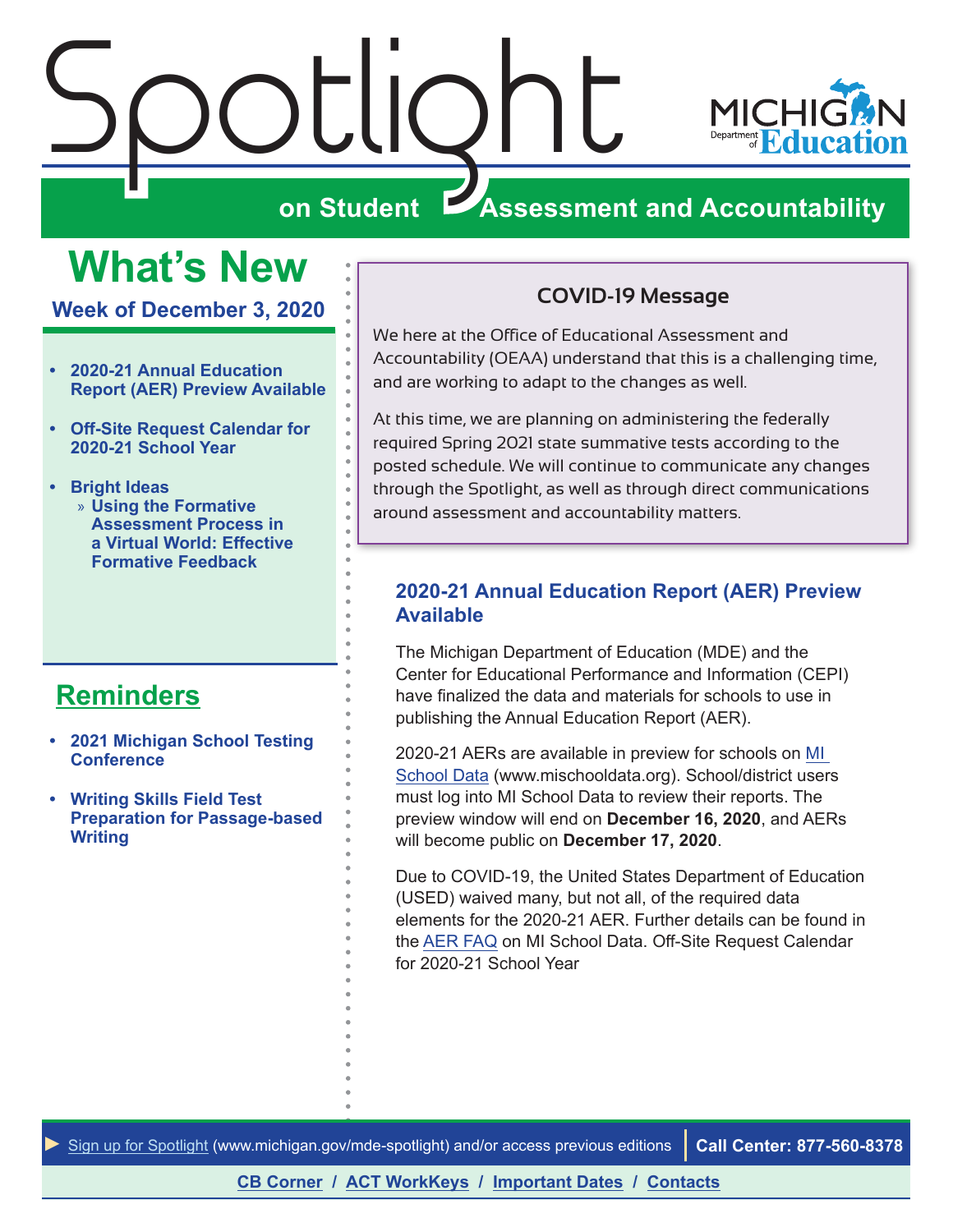#### <span id="page-1-0"></span>**Off-Site Request Calendar for 2020-21 School Year**

Off-Site Test Administration Requests for the ACT Access; M-STEP; and WIDA ACCESS for ELLs and/or WIDA Alternate ACCESS for ELLs must be completed through the Office of Educational Assessment and Accountability (OEAA).

The table below shows the Off-Site Test Administration Requests windows for upcoming 2020-21 assessments.

| <b>Off-Site Test Administration Request Window for</b><br><b>Building/Grade Level and Individual Students</b> |                   |                |
|---------------------------------------------------------------------------------------------------------------|-------------------|----------------|
| Assessment                                                                                                    | Opens             | <b>Closes</b>  |
| <b>ACT WorkKeys</b>                                                                                           | January 6, 2021   | May 4, 2021    |
| Early<br>Literacy and<br><b>Mathematics</b><br>Winter                                                         | November 16, 2020 | May 4, 2021    |
| Early<br>Literacy and<br><b>Mathematics</b><br>Spring                                                         | February 8, 2021  | May 28, 2021   |
| MI-Access                                                                                                     | January 6, 2021   | May 28, 2021   |
| M-STEP                                                                                                        | January 6, 2021   | May 21, 2021   |
| WIDA                                                                                                          | December 15, 2020 | March 19, 2021 |

Schools must submit an Off-site Test Administration Request for students who will be testing off-site—that is, not in the school they are attending. The request

can be submitted for a whole school, a grade, or for just a few students. This includes virtual and online, homebound, hospitalized, and suspended students. Testing at a district building is not considered "off-site" for virtual students of that district.

Off-Site Test Administration Requests are submitted through the [OEAA Secure Site](http://www.michigan.gov/oeaa-secure) (www.michigan.gov/ oeaa-secure). To learn more about how to submit a request, refer to the [Off-Site Test Directions](https://www.michigan.gov/documents/mde/Off_Site_Test_Directions_679853_7.pdf) information document.

Off-Site requests should be submitted at least three business days before the scheduled testing date, to ensure adequate time for review of and response to the request.

When the request windows open, follow the links on each assessment's web page to complete the requests:

- [ACT WorkKeys](www.michigan.gov/mme) (www.michigan.gov/mme)
- [Early Literacy and Mathematics Benchmark](www.michigan.gov/earlylitandmath)  [Assessments](www.michigan.gov/earlylitandmath) (www.michigan.gov/ earlylitandmath)
- [MI-Access](http://www.michigan.gov/mi-access) (www.michigan.gov/mi-access)
- [M-STEP](www.michigan.gov/mstep) (www.michigan.gov/mstep)
- [WIDA](www.michigan.gov/wida) (www.michigan.gov/wida).

**Note:** Off-Site Requests for College Board assessments must be submitted through the College Board by **December 18, 2020**.

**Call Center: 877-560-8378** (select appropriate option) for assistance with assessment or accountability issues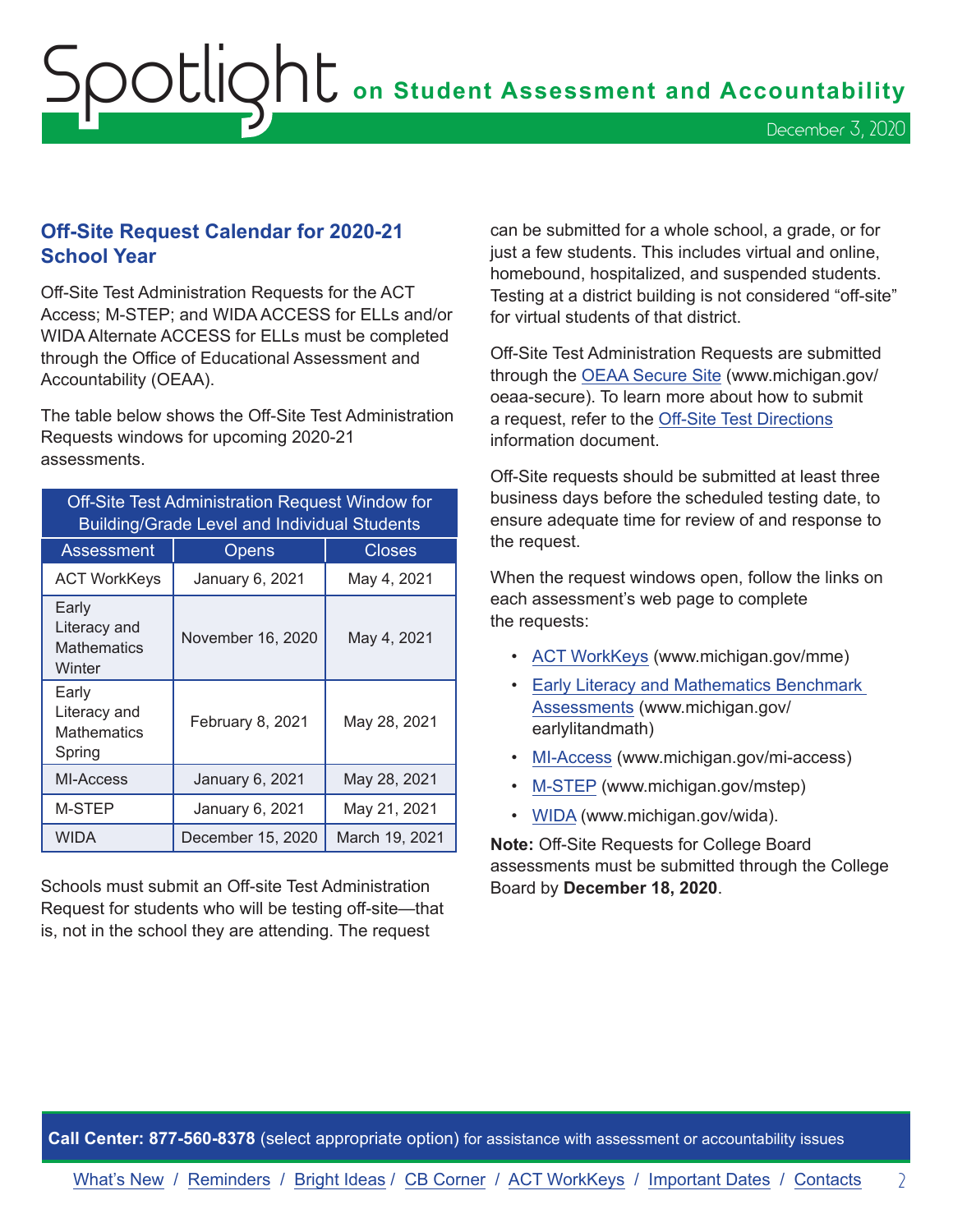<span id="page-2-0"></span>**OOUIQNU** on Student Assessment and Accountability



#### **2021 Michigan School Testing Conference**

The 2021 Michigan School Testing Conference (MSTC) will be held in mid-February, but this year in a very different manner - virtually. The uncertainties caused by the COVID-19 pandemic have affected all of us deeply and in very different ways. In planning the 2021 conference, the feasibility of an in-person conference became very challenging, given restrictions (or even bans) on large-group gatherings and the limited space for "social distancing" at the Sheraton Ann Arbor Hotel, where the conference was held during the past two years.

The MSTC Planning Committee is shifting the 2021 MSTC Conference to an all-virtual event to be held **February 16-18, 2021**. This year's conference will be the 61st annual event. The mission of MSTC is to provide educators with professional learning opportunities about assessment, as well as information on national, state, and local assessment programs and trends. The conference is unique in its match to the needs of Michigan educators, featuring examples of outstanding practices from local educators, as well as state and nationally renowned experts in the field.

The annual Michigan School Testing Conference consists of a day for workshops and two days of plenary and clinic sessions.

On **Tuesday, February 16, 2021, from 8:30 to 11:45 a.m. and 12:45 to 3:45 p.m.**, six half-day and two fullday workshops will be offered. Login will start at 8 a.m.

December 3, 2020

The conference itself takes place on **Wednesday, February 17, 2021** and continues through **Thursday, February 18, 2021**. Keynote presenters on Wednesday, February 17 include Jay McTighe (Educational Author/Consultant) and Andy Middlestead (Michigan Department of Education), while Mike Nettles (Educational Testing Service) will be the keynote speaker on Thursday, February 18.

For [conference program information](http://gomasa.org/wp-content/uploads/mstcPromo2021.pdf) and registration, go to the [MSTC online registration site.](http://gomasa.org/mstc2021)

**Call Center: 877-560-8378** (select appropriate option) for assistance with assessment or accountability issues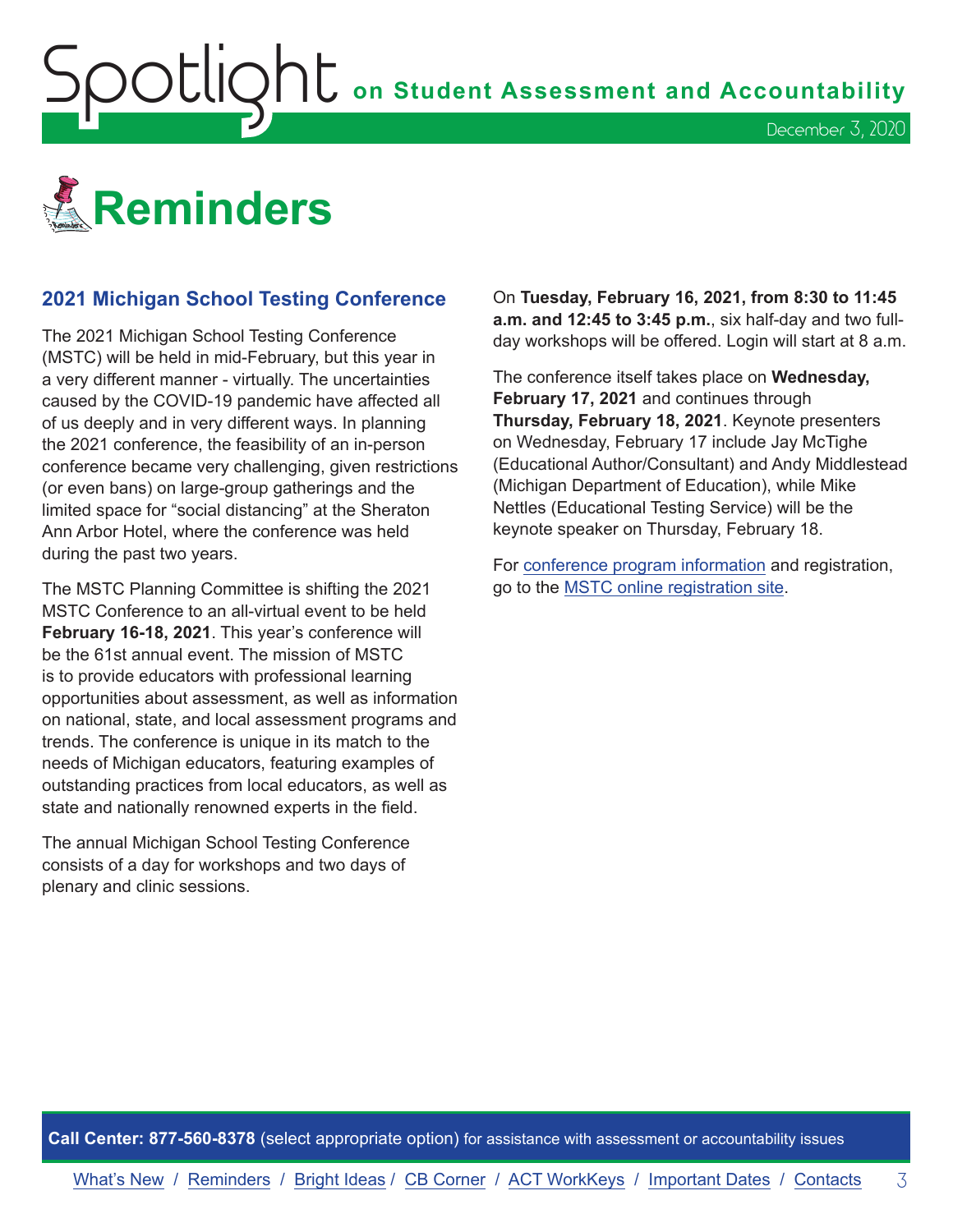**OU** on Student Assessment and Accountability

December 3, 2020

<span id="page-3-0"></span>

# **Writing Skills Field Test**

# **Preparation for Passage-based Writing**

The Michigan Department of Education (MDE) is looking for schools to participate in an M-STEP online Passage-based Writing Field Test **January 4–February 5, 2021**.

#### **Why have a stand-alone field test?**

Field tests are used to check the adequacy of testing procedures and statistical characteristics of new test items by testing them in the field before they appear on an actual assessment. This test follows the same setup and security as the M-STEP. The field test helps to ensure that the items we are putting on the M-STEP are high quality. And, the more writing exposure your students receive, the more improvement you will see!

#### **Who can participate?**

Students in grades 3-8 can participate in field-testing items written by Michigan authors for Michigan's state assessments.

#### **What is involved?**

During the field test, students will read one passage, either literary or informational, from a variety of genres as prescribed by the standards. Students will then answer five multiple choice questions and respond to a writing prompt, which includes a checklist of components found in a well-written essay. They will not receive a score, but will have an opportunity to prepare for the M-STEP and use the checklist to improve their writing skills in the testing environment.

#### **Where will it take place?**

The online field test will take place in your school on computers.

#### **When do I sign up?**

All you have to do is go to the [OEAA Secure Site](http://www.michigan.gov/oeaa-secure) (www.michigan.gov/oeaa-secure) to Pre-ID students for testing. For information about how to Pre-ID students for testing, or how to gain access to the Secure Site, go to the [Secure Site Training Site](http://www.michigan.gov/securesitetraining) (www.michigan.gov/ securesitetraining).

# **Don't miss this great opportunity! Sign up today!**

**Call Center: 877-560-8378** (select appropriate option) for assistance with assessment or accountability issues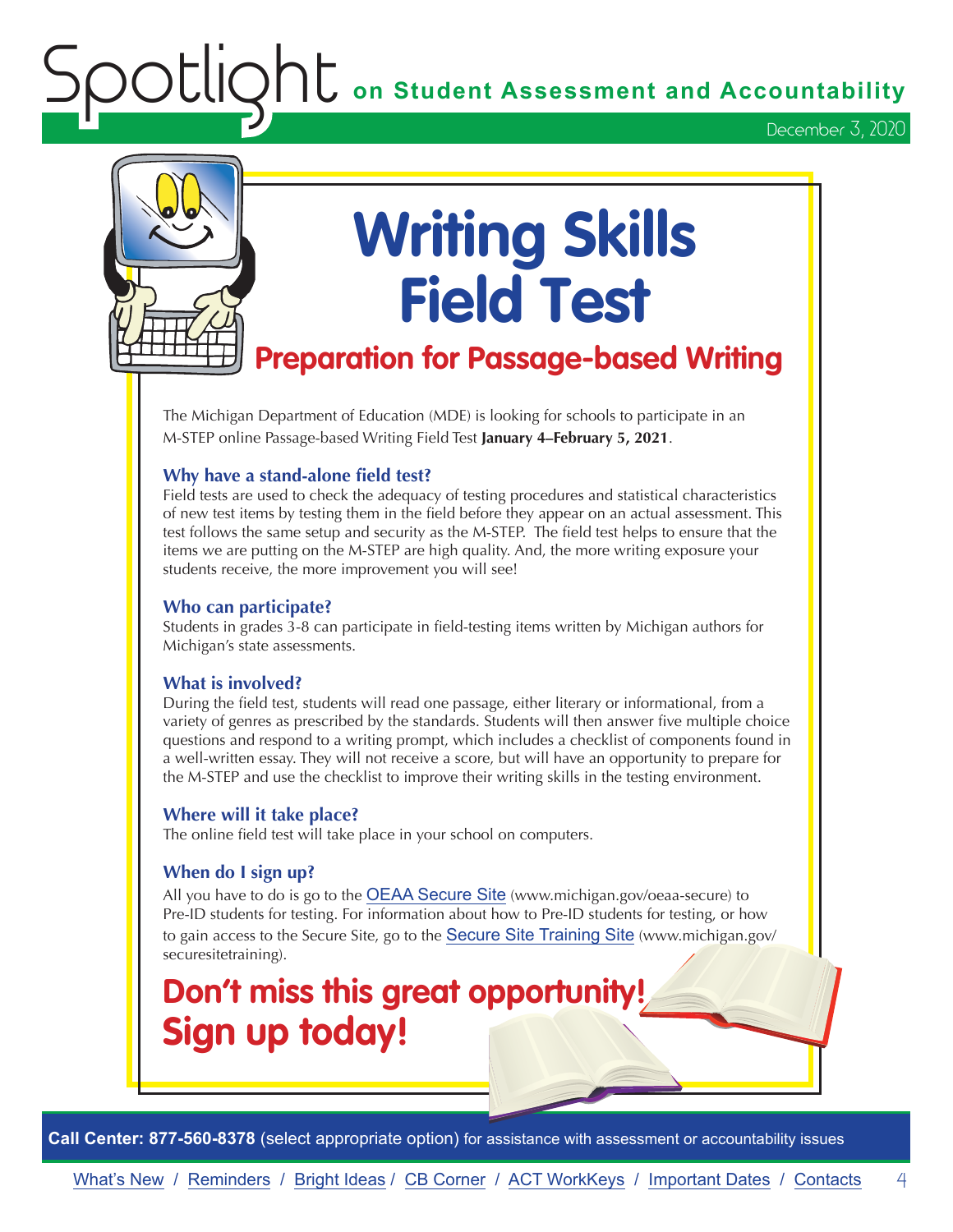**C** on Student Assessment and Accountability

December 3, 2020

# <span id="page-4-0"></span>Bright Ideas

**Tips and strategies for putting assessment literate practice to work in the context of remote, online, or hybrid learning models.**

#### **Using the Formative Assessment Process in a Virtual World: Effective Formative Feedback**

Formative feedback—elicited from a teacher, peer, or from the student—is an important component in the formative assessment process. Plus, research shows that **targeted and intentional feedback** can have an immediate, yet sustained impact on student motivation and learning. Feedback is so important that author Ken O'Connor recently told a group of Michigan educators, "You can learn without grades but not without feedback."

Formative Feedback, whether it is offered in verbal or written form, guides decisions and actions that move students closer to their learning targets. But how do teachers and their students manage this essential component of learning in an online environment?

Experienced online teachers offer this advice:

- 1. Use a planning tool to map the standards being taught, learning target(s), and criteria for success, and to plan for formative assessment. View a [sample planning template](http://famemichigan.org/wp-content/uploads/2017/07/FAME-4.1-Feedback-Planning-blank).
- 2. Choose the tech tools you will use to gather evidence of learning and to provide feedback. View a [helpful list of tools](http://www.michiganassessmentconsortium.org/wp-content/uploads/Teacher-Tech-Tools-and-Formative-Assessment.pdf) suggested by teachers from the Michigan Great Lakes Virtual Academy (MGLVA).
- 3. Plan for a variety of feedback, from the teacher, peers, and through student self-assessment. All can help move learning forward.
- 4. For most effective results, ensure the feedback being offered is descriptive, actionable, timely, and related to learning targets (see below).

#### **What does formative feedback look like?**

#### **Formative feedback . . .**

- Relates to learning targets
- Identifies strengths and areas for growth
- Is timely—can be used to improve progress
- Must be descriptive and specific —consider using questioning to prompt self-reflection
- Must be actionable and concrete

#### **Formative feedback IS NOT . . .**

- General or rhetorical comments
- Edits of mistakes
- Provided after the end of a learning cycle
- Evaluative (in the form of grades, scores, or checkmarks)
- Theoretical or conceptual statements
- 5. Be patient and forgiving with yourself and your students as you try new tools and adapt to challenging circumstances.

#### *(Continued on next page)*

**Call Center: 877-560-8378** (select appropriate option) for assistance with assessment or accountability issues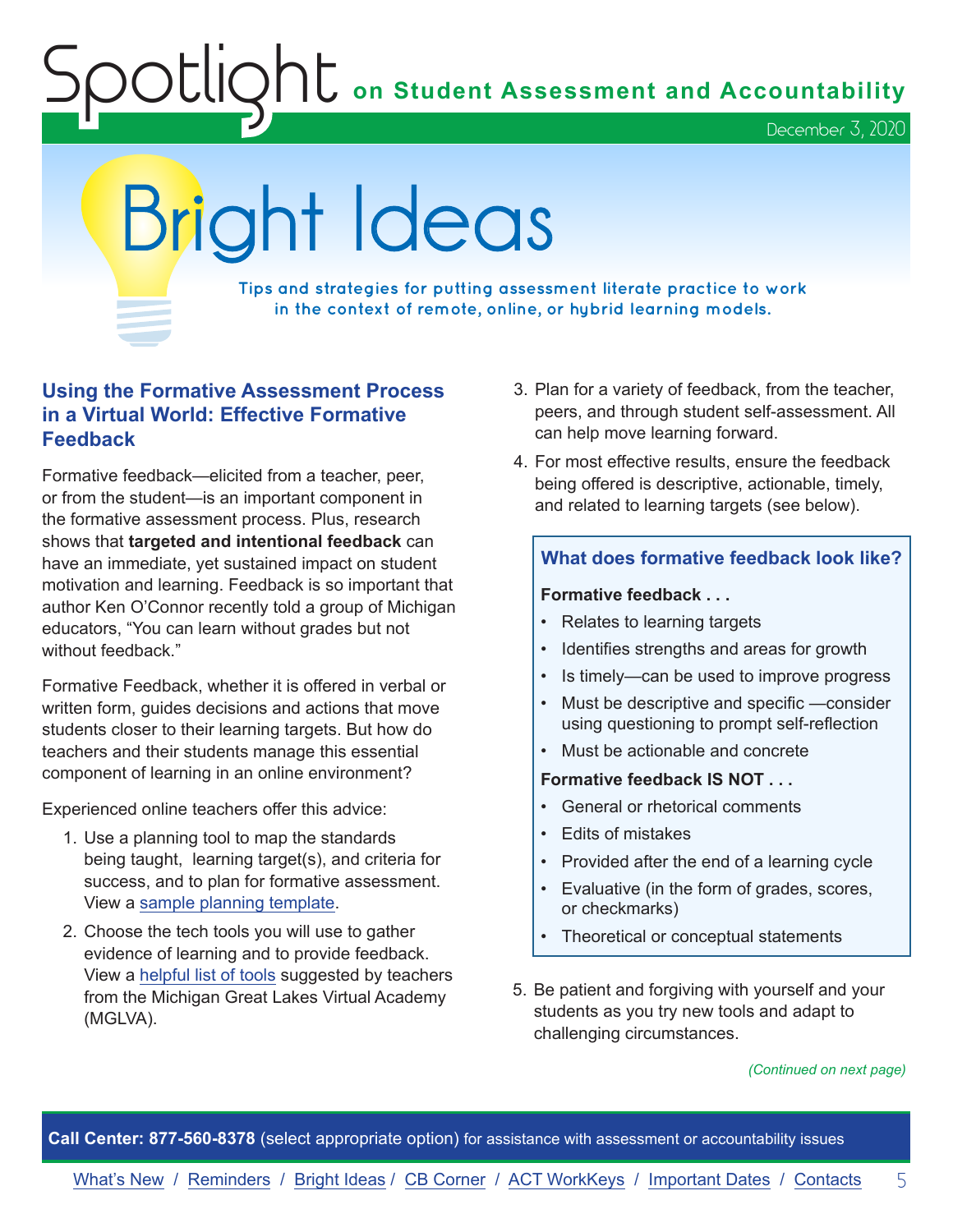Spotlight **on Student Assessment and Accountability**

A helpful recorded webinar, [Formative Feedback:](https://www.michiganassessmentconsortium.org/event/navigating-the-complexity-of-engaging-student-thinking-using-the-formative-assessment-process-to-enhance-student-learning-in-an-online-environment)  [Navigating the complexity of engaging student](https://www.michiganassessmentconsortium.org/event/navigating-the-complexity-of-engaging-student-thinking-using-the-formative-assessment-process-to-enhance-student-learning-in-an-online-environment)  [thinking,](https://www.michiganassessmentconsortium.org/event/navigating-the-complexity-of-engaging-student-thinking-using-the-formative-assessment-process-to-enhance-student-learning-in-an-online-environment) is available now to spark ideas and demonstrate tech tools. The webinar was part of a series to support educators in [Using the Formative](https://www.michiganassessmentconsortium.org/event/using-the-formative-assessment-process-to-enhance-student-learning-in-an-online-environment-getting-started/)  [Assessment Process to Enhance Student Learning in](https://www.michiganassessmentconsortium.org/event/using-the-formative-assessment-process-to-enhance-student-learning-in-an-online-environment-getting-started/)  [an Online Environment.](https://www.michiganassessmentconsortium.org/event/using-the-formative-assessment-process-to-enhance-student-learning-in-an-online-environment-getting-started/)

We encourage you to check out the webinar and to explore these other listed resources to learn more about how to effectively use the formative assessment process in a virtual or remote environment.

## **EXPLORE MORE ON THIS TOPIC**

#### **MDE's Assessment Literacy Series**

- What is the formative assessment process, and why is it critical to teaching and learning? [August 15, 2019 Spotlight Edition](https://www.michigan.gov/documents/mde/Spotlight_8-15-19_663485_7.pdf)
- Using the Formative Assessment Process in a Virtual World. [Bright Ideas: November 19,](https://www.michigan.gov/documents/mde/Spotlight_11-19-20_708352_7.pdf)  [2020 Spotlight Edition](https://www.michigan.gov/documents/mde/Spotlight_11-19-20_708352_7.pdf)

#### **Learning Points from the Michigan Assessment Consortium (MAC)**

- [What is formative feedback? Why is feedback](https://www.michiganassessmentconsortium.org/wp-content/uploads/LP-FORMATIVE-FEEDBACK-1.pdf)  [from the teacher important?](https://www.michiganassessmentconsortium.org/wp-content/uploads/LP-FORMATIVE-FEEDBACK-1.pdf)
- [What is feedback from peers?](https://www.michiganassessmentconsortium.org/wp-content/uploads/LP-PEER-FEEDBACK-2.pdf)
- [What is student self-assessment?](https://www.michiganassessmentconsortium.org/wp-content/uploads/LP-SELF-ASSESSMENT.pdf)

**Call Center: 877-560-8378** (select appropriate option) for assistance with assessment or accountability issues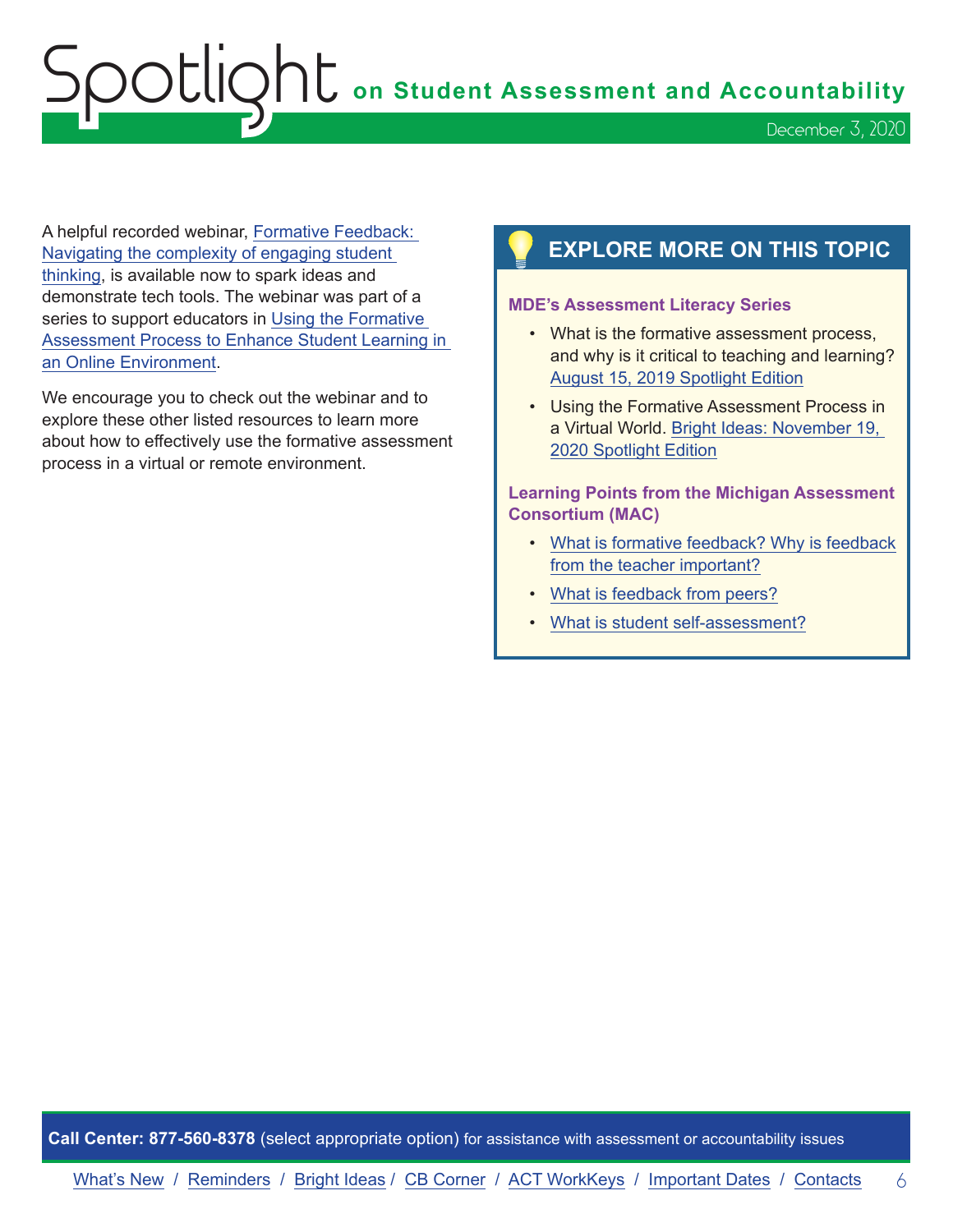Spotlight **on Student Assessment and Accountability**

December 3, 2020

# <span id="page-6-0"></span>College Board Corner

*Information on SAT*®*, PSAT*™ *8/9, and PSAT*™*10 provided by the College Board*

#### **Questions about Fall or Spring PSAT 8/9, PSAT 10, or SAT?**

- Call the Michigan Educator Hotline: 866-870- 3127 (select Option 1)
- Email [michiganadministratorsupport@](mailto:michiganadministratorsupport%40collegeboard.org?subject=) [collegeboard.org](mailto:michiganadministratorsupport%40collegeboard.org?subject=)

# **WHAT'S NEW**

#### **Preparing for Test Day Webinar**

A Preparing for Test Day webinar will occur on **January 20, 2021 from 1-2 p.m.** It will focus on frequently asked questions about organizing a preadministration session, planning for test day, and managing test materials

#### [Register for the webinar](https://tinyurl.com/2021Preparation-MI) (https://tinyurl.

com/2021Preparation-MI). If you cannot attend the live session, it will be recorded and posted to the Michigan Department of Education (MDE) [MME web](www.michigan.gov/mme)  [page](www.michigan.gov/mme) (www.michigan.gov/mme) and the [PSAT web](http://www.michigan.gov/psat)  [page](http://www.michigan.gov/psat) (www.michigan.gov/psat) within approximately one week of the presentation.

#### **SSD Online Data Migration**

To prepare for the new SSD Online system, SSD coordinators should submit all open accommodation requests (requests that have been started but not submitted) and requests that have been submitted but are awaiting documentation by December 10, 2020, to ensure the data is migrated to the new system. The system is expected to be offline from **December 11-14, 2020**. All other requests in the system will be migrated over.

# **REMINDERS**

#### **SSD Online Enhancements**

Later this school year, College Board will be improving its accommodation request system (SSD Online). The new system will provide a more modern, efficient, and streamlined user experience for SSD coordinators. The next webinar is scheduled for **December 9, 2020 from 12:00-1:30 p.m.** It will be focused on the redesigned system, requested accommodations and supports for the Spring 2021 administration.

#### [Register for the webinar](https://tinyurl.com/2021Accommodations-MI) (https://tinyurl.

com/2021Accommodations-MI). If you cannot attend the live session, it will be recorded and posted to the MDE [MME](www.michigan.gov/mme) and [PSAT](http://www.michigan.gov/psat) web pages within approximately one week of the presentation.

#### **Spring 2021 Establishment**

Establishment is the process whereby the College Board knows which schools are administering the PSAT 8/9 for Grades 8 and 9, PSAT 10, and SAT with Essay. The process is based on rules coordinated with the Michigan Department of Education. Review the important information about establishment for Spring 2021 testing in the [October](https://www.michigan.gov/documents/mde/Spotlight_10-29-20_706526_7.pdf)  [29 edition of Spotlight.](https://www.michigan.gov/documents/mde/Spotlight_10-29-20_706526_7.pdf) Establishment occurs on a rolling basis. Continue to monitor the Test Center Participation Page in the OEAA Secure Site until **December 18, 2020**. Contact the Michigan Educator Hotline at that time, if participation status is inaccurate.

**Call Center: 877-560-8378** (select appropriate option) for assistance with assessment or accountability issues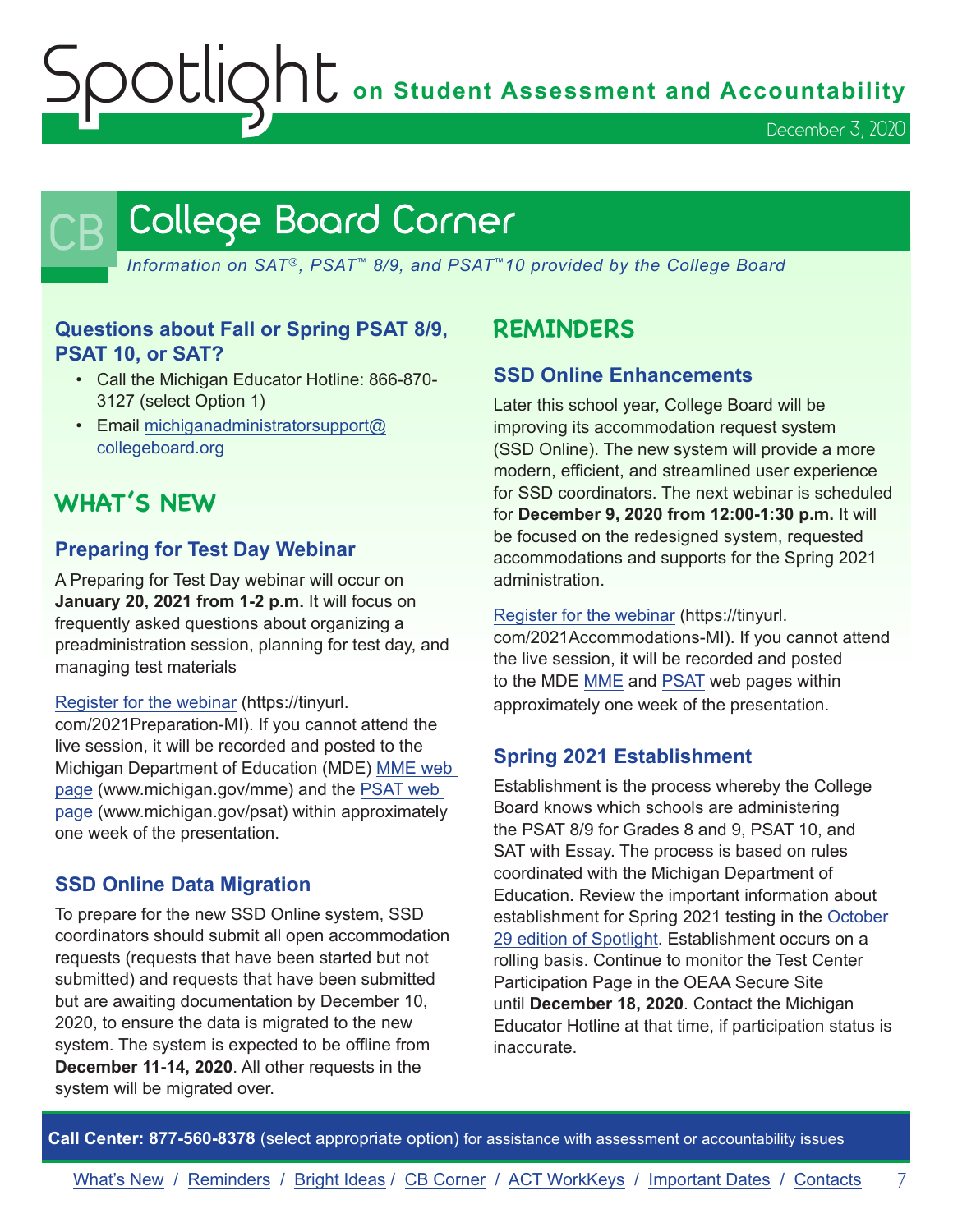$\bigcirc$   $\bigcup$   $\bigcap$   $\bigcup$  on Student Assessment and Accountability

<span id="page-7-0"></span>

# **Reminder**

#### **Completing ACT's Manage Participation Process**

Refer to the [October 29, 2020 Spotlight on Student](https://www.michigan.gov/documents/mde/Spotlight_10-29-20_706526_7.pdf)  [Assessment and Accountability Newsletter](https://www.michigan.gov/documents/mde/Spotlight_10-29-20_706526_7.pdf) (www. michigan.gov/mde-spotlight) for information and high-level instructions on completing ACT's Manage Participation process.

Detailed step-by-step instructions for completing ACT's Manage Participation Process are provided in the [ACT](https://www.michigan.gov/documents/mde/ACT_WorkKeys_Spring_2021_Manage_Participation_Guide_706807_7.pdf)  [WorkKeys Spring 2021 Manage Participation Process](https://www.michigan.gov/documents/mde/ACT_WorkKeys_Spring_2021_Manage_Participation_Guide_706807_7.pdf)  [document](https://www.michigan.gov/documents/mde/ACT_WorkKeys_Spring_2021_Manage_Participation_Guide_706807_7.pdf), located on the [MME web page](www.michigan.gov/mme) (www. michigan.gov/mme).

All schools, public and nonpublic, must confirm that they are participating in order to receive test materials and to administer the WorkKeys assessment.

Manage Participation must be completed at the individual school level, not at the district level, even if you are not testing.

District Assessment Coordinators should ensure that all schools within your district have completed the Manage Participation process, even if they are not testing.

Names of schools that have completed their Test Date and Materials Receipt Selections are sent to the Office of Educational Assessment and Accountability (OEAA) Secure Site daily. District and Building Assessment Coordinators can verify each school's status by reviewing the Test Center Participation page on the [OEAA Secure Site](http://www.michigan.gov/oeaa-secure) (www.michigan.gov/oeaa-secure) under the **Assessment Registration** drop-down menu.

December 3, 2020

#### **Contacting ACT**

If you have questions, you may:

- 1. contact ACT via the [Contact Us web page](http://www.act.org/aap/state/contact.html) [\(www.act.org/aap/state/contact.html\)](https://www.act.org/aap/state/contact.html)
- 2. call ACT at 800-553-6244 between 9:30 a.m. – 6:00 p.m. ET
	- standard time: ext. 2800
	- accommodations: ext.1788
- 3. email accommodations questions to [ACTStateAccoms@act.org](mailto:ACTStateAccoms%40act.org?subject=)

**Call Center: 877-560-8378** (select appropriate option) for assistance with assessment or accountability issues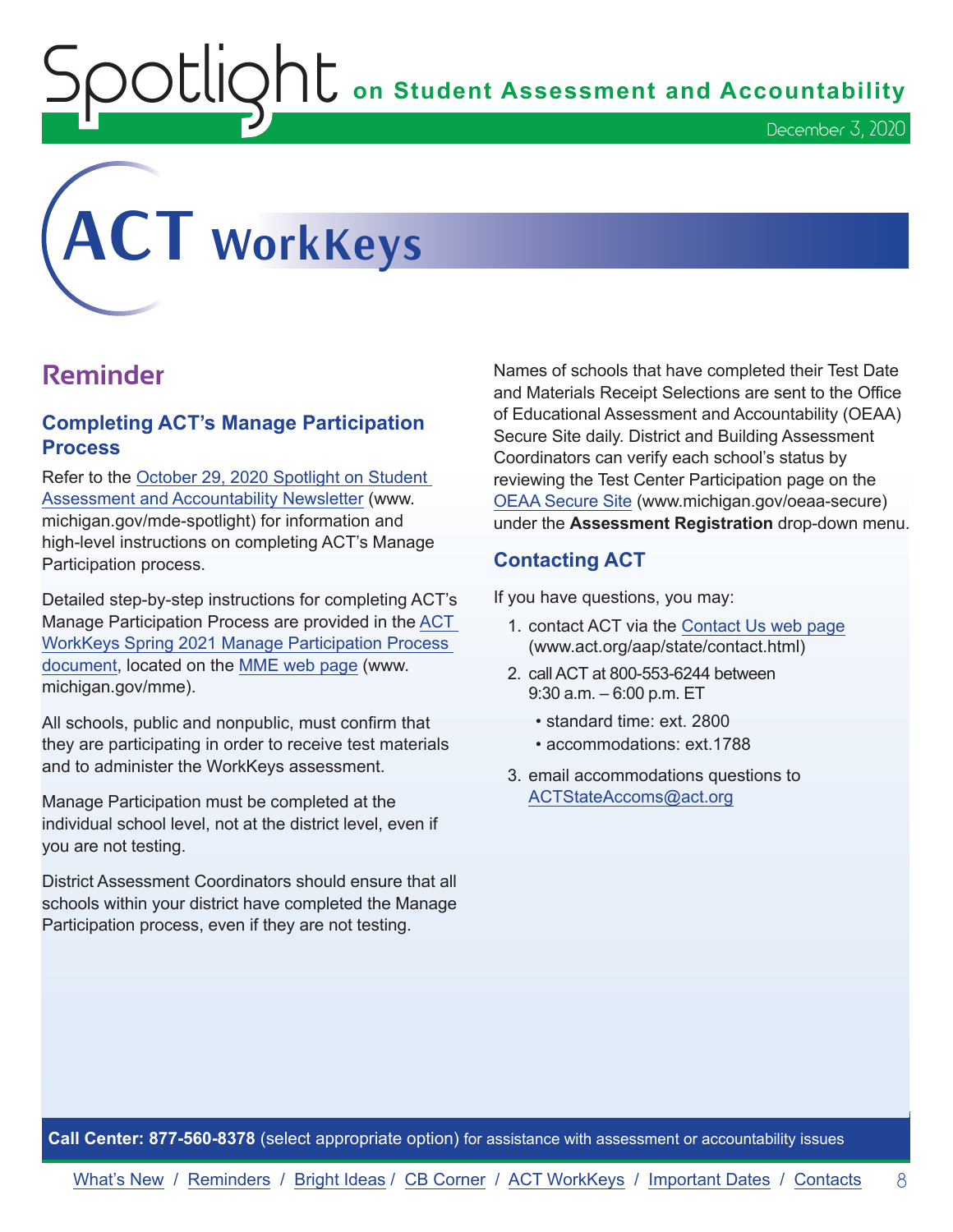# on Student Assessment and Accountability December 3, 2020

# <span id="page-8-0"></span>**Important Dates**

# **Coming Next Week . . .**

#### **Wednesday, December 9, 2020, 12:00 - 1:30 p.m.**

• **SAT with Essay, PSAT 10, and PSAT 8/9 for grades 8 and 9** Accommodations and Supports webinar – [Register](https://tinyurl.com/2021Accommodations-MI)

#### **Wednesday, December 9, 2020 – 2:00 - 3:30 p.m.**

• **WIDA Alternate ACCESS for ELLs** Overview for New Assessment Coordinators Webinar [Webinar Registration](https://fall_2020_wida_alternate_access_for_ells_overview.eventbrite.com)

## **December 2020**

#### **Early Literacy and Mathematics**

#### **Now – February 4, 2021**

• Pre-identification of students for **Winter 2021 Early Literacy and Mathematics Benchmark Assessments**

#### **M-STEP**

#### **Now – February 4, 2021**

• Pre-identification of students for **M-STEP Passage-based Writing Field Test**

#### **WIDA**

#### **December 10, 2020 – March 17, 2021**

• **WIDA ACCESS and Alternate ACCESS for ELLs** Off-site Test Administration Request window in OEAA Secure Site

#### **December 15 – 23, 2020**

• **WIDA ACCESS for ELLs** Initial Material Order window (Braille & Enlarged Print)

#### **December 15 – 23, 2020**

Wed

• **WIDA ACCESS and Alternate ACCESS for ELLs** Pre-identification of students for barcode labels in OEAA Secure Site window

l nu

FП.

5

12

6

13

#### **December 15, 2020 – January 22, 2021**

• **WIDA ACCESS and Alternate ACCESS for ELLs** Test Exception Request window

#### **December 15, 2020 – March 19, 2021**

• **WIDA ACCESS for ELLs** Pre-identification of students in OEAA Secure Site window

## **SAT and PSAT**

#### **Now – December 18, 2020**

• Window to submit off-site requests for **SAT with Essay**, **PSAT 10**, **and PSAT 8/9**

## **January 2021**

#### **Early Literacy and Mathematics**

#### **January 4 – February 5, 2021**

• **Winter 2021 Early Literacy and Mathematics Benchmark Assessments** online test administration window

#### **M-STEP**

#### **January 4 – February 5, 2021**

• **M-STEP Passage-based Writing Field Test** online test administration window (refer to the [November 12 Spotlight](https://www.michigan.gov/documents/mde/Spotlight_11-12-20_707634_7.pdf) for information)

**Call Center: 877-560-8378** (select appropriate option) for assistance with assessment or accountability issues